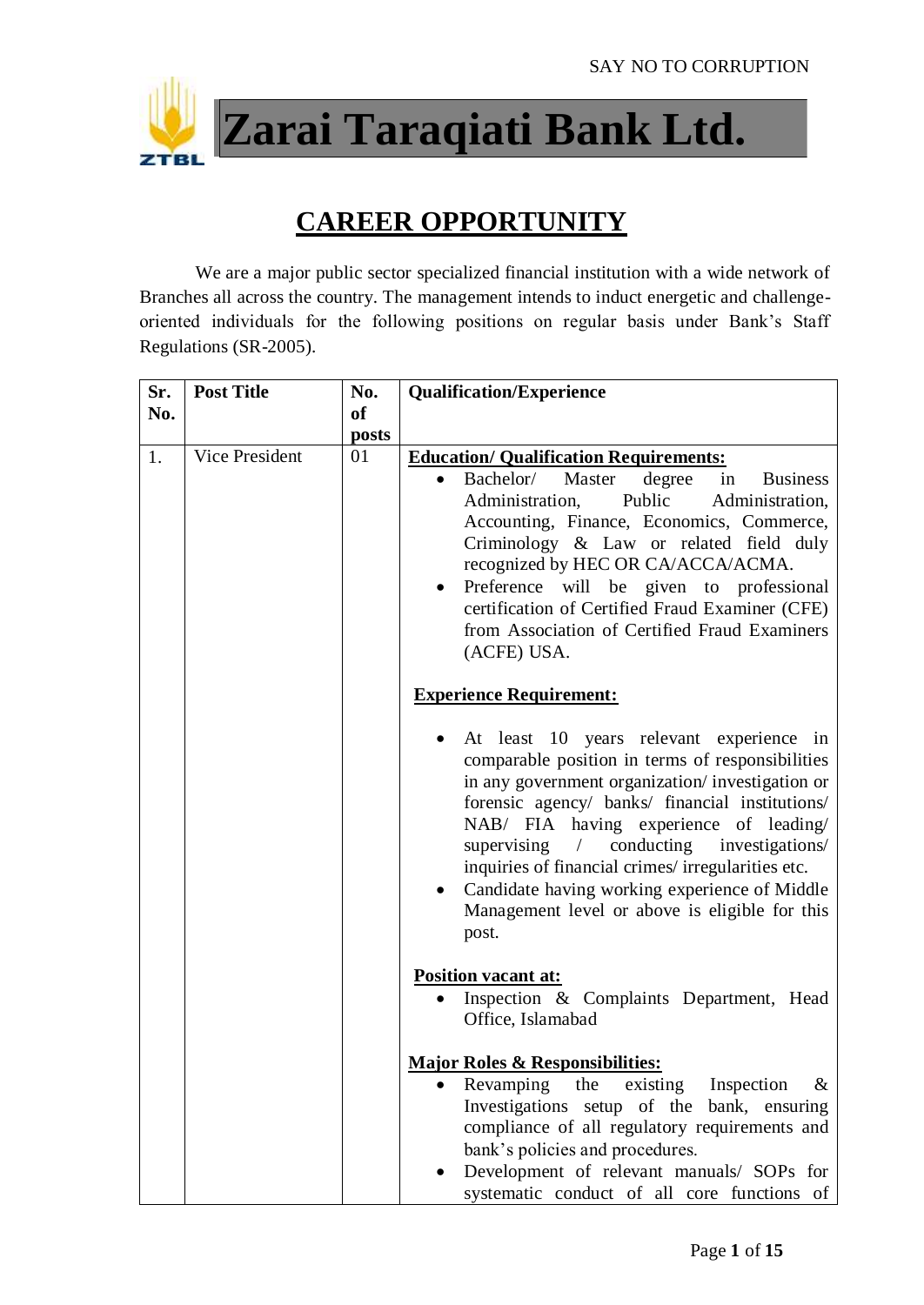## SAY NO TO CORRUPTION

|    |                                |    | Inspection & Investigations setup of the bank,<br>including conduct of preliminary inquiries etc.<br>Supervision of Inspection & Investigations Units<br>in the field to ensure that preliminary inquiries<br>are conducted effectively and efficiently, in<br>compliance with<br>all relevant<br>regulatory<br>bank's<br>requirements<br>policies<br>and<br>and<br>particularly<br>guidelines<br>procedures,<br>on<br>"Consumer Grievances Handling Mechanism"<br>issued by SBP.<br>Conducting preliminary inquiries/ fact finding of<br>financial<br>non-financial<br>irregularities<br><b>or</b><br>committed by employees of the bank and submit<br>recommendations for decision of competent<br>authority.<br>Critical analysis/ examination of inspection/<br>preliminary inquiry reports received from field<br>& Investigations Units<br>Inspection<br>and<br>appropriate<br>action<br>against<br>recommend<br>delinquents in view of gravity of violation of<br>standing instructions<br>Framing draft statement of allegations against<br>delinquents involved in financial<br>or non-<br>financial irregularities for the purpose of<br>disciplinary proceedings<br>Ensuring maintenance of detailed MIS relevant<br>$\bullet$<br>to inquiries, inspections and investigations.<br>Development of training modules for uplifting<br>the skill sets of employees posted in I&C setup<br>of the bank.<br>Effective coordination with SBP, other external<br>agencies and bank's departments/ offices for<br>timely disposing of the references received.<br>Conducting/ supervising surprise field visits/<br>$\bullet$<br>inspection of branches and MCO circles.<br>Detection of malpractices, inefficiency, high<br>handedness, violation of procedures etc. and<br>recommending to conduct preliminary inquiries/<br>inspection where deemed necessary.<br>Suggestions for improvements in<br>internal<br>controls of the bank in light of findings of<br>preliminary inquiries.<br>Supervision of bank's Whistle Blowing Unit.<br>Any other job assigned by competent authority<br>Age Limit $= 45$ years |
|----|--------------------------------|----|-------------------------------------------------------------------------------------------------------------------------------------------------------------------------------------------------------------------------------------------------------------------------------------------------------------------------------------------------------------------------------------------------------------------------------------------------------------------------------------------------------------------------------------------------------------------------------------------------------------------------------------------------------------------------------------------------------------------------------------------------------------------------------------------------------------------------------------------------------------------------------------------------------------------------------------------------------------------------------------------------------------------------------------------------------------------------------------------------------------------------------------------------------------------------------------------------------------------------------------------------------------------------------------------------------------------------------------------------------------------------------------------------------------------------------------------------------------------------------------------------------------------------------------------------------------------------------------------------------------------------------------------------------------------------------------------------------------------------------------------------------------------------------------------------------------------------------------------------------------------------------------------------------------------------------------------------------------------------------------------------------------------------------------------------------------------------------------------------------------------------|
| 2. | Assistant<br>Vice<br>President | 02 | <b>Education/ Qualification Requirements:</b><br>Bachelor/<br>Master<br>degree<br><b>Business</b><br>in<br>Administration,<br>Public<br>Administration,<br>Accounting, Finance, Economics,<br>Commerce,<br>Criminology<br>& Law or related<br>field duly                                                                                                                                                                                                                                                                                                                                                                                                                                                                                                                                                                                                                                                                                                                                                                                                                                                                                                                                                                                                                                                                                                                                                                                                                                                                                                                                                                                                                                                                                                                                                                                                                                                                                                                                                                                                                                                                |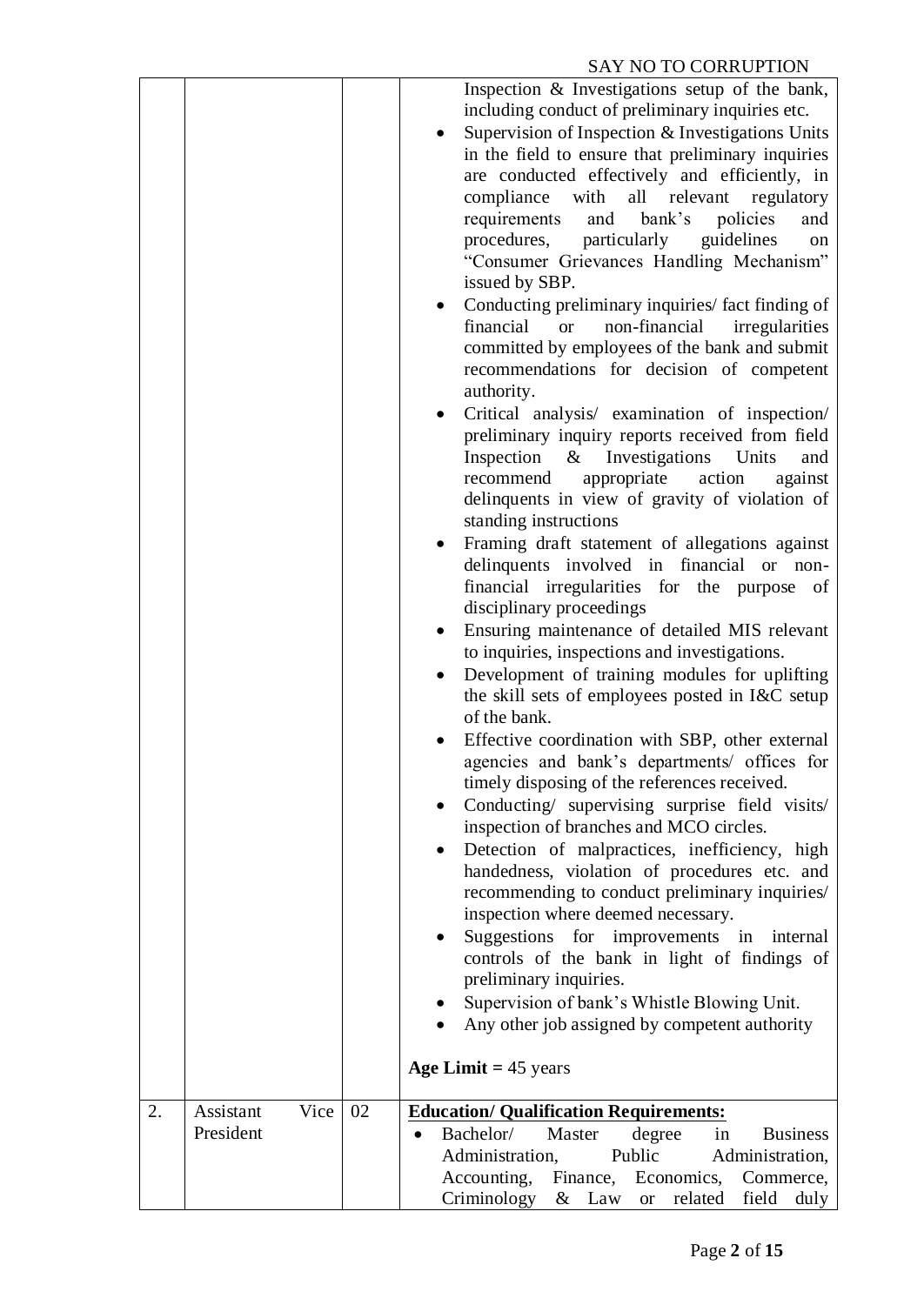| recognized by HEC OR CA/ACCA/ACMA.<br>will be given to<br>Preference<br>professional<br>$\bullet$<br>certification of Certified Fraud Examiner (CFE)<br>from Association of Certified Fraud Examiners<br>(ACFE) USA.                                                                                                                                                                                                                                                                                                                                                                                                                                                                                                                                                                                                                                                                              |
|---------------------------------------------------------------------------------------------------------------------------------------------------------------------------------------------------------------------------------------------------------------------------------------------------------------------------------------------------------------------------------------------------------------------------------------------------------------------------------------------------------------------------------------------------------------------------------------------------------------------------------------------------------------------------------------------------------------------------------------------------------------------------------------------------------------------------------------------------------------------------------------------------|
| <b>Experience Requirement:</b><br>At least 08 years relevant experience in comparable<br>position in terms of responsibilities in any<br>government organization/ investigation or forensic<br>agency/ banks/ financial institutions/ NAB/ FIA<br>having experience of leading/ supervising /<br>conducting investigations/ inquiries of financial<br>crimes/irregularities etc.                                                                                                                                                                                                                                                                                                                                                                                                                                                                                                                  |
| <b>Position vacant at:</b><br>Inspection & Complaints Department, Head<br>Office, Islamabad.                                                                                                                                                                                                                                                                                                                                                                                                                                                                                                                                                                                                                                                                                                                                                                                                      |
| <b>Major Roles &amp; Responsibilities:</b><br>Revamping the existing Inspection $&$ Investigations<br>setup of the bank, ensuring compliance of all<br>regulatory requirements and bank's policies and<br>procedures.<br>Development of relevant manuals/ SOPs for<br>$\bullet$<br>systematic conduct of all core functions of<br>Inspection & Investigations setup of the bank,<br>including conduct of preliminary inquiries etc.<br>Supervision of Inspection & Investigations Units in<br>the field to ensure that preliminary inquiries are<br>conducted effectively and efficiently, in compliance<br>with all relevant regulatory requirements and<br>bank's policies and procedures, particularly<br>guidelines on "Consumer Grievances Handling<br>Mechanism" issued by SBP.<br>Conducting preliminary inquiries/ fact finding of<br>financial or non-financial irregularities committed |
| employees of the bank<br>and<br>submit<br>by<br>recommendations<br>for decision<br>of competent<br>authority.<br>Critical analysis/ examination of inspection/<br>preliminary inquiry reports received from field<br>Inspection & Investigations Units and recommend<br>appropriate action against delinquents in view of<br>gravity of violation of standing instructions                                                                                                                                                                                                                                                                                                                                                                                                                                                                                                                        |
| Framing draft statement of allegations against<br>delinquents involved in financial or non-financial<br>irregularities for the purpose of disciplinary<br>proceedings<br>Ensuring maintenance of detailed MIS relevant to<br>inquiries, inspections and investigations.<br>Development of training modules for uplifting the                                                                                                                                                                                                                                                                                                                                                                                                                                                                                                                                                                      |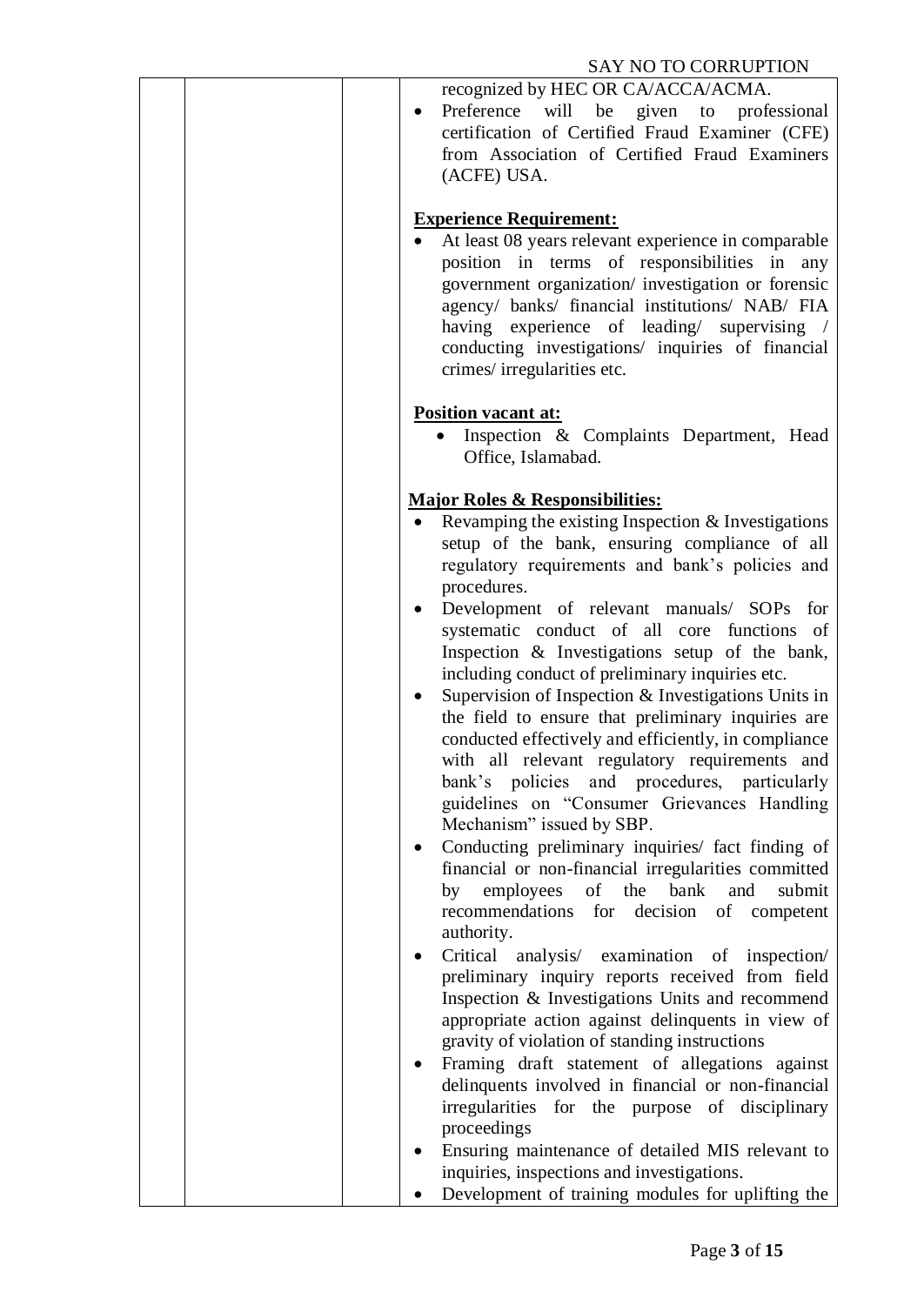|    |                                      |    | skill sets of employees posted in I&C setup of the<br>bank.<br>Effective coordination with SBP, other external<br>agencies and bank's departments/ offices for timely<br>disposing of the references received.<br>Conducting/ supervising surprise field<br>visits/<br>inspection of branches and MCO circles.<br>Detection of malpractices, inefficiency, high<br>handedness, violation of procedures etc.<br>and<br>recommending to conduct preliminary inquiries/<br>inspection where deemed necessary.<br>Suggestions for improvements in internal controls<br>٠<br>of the bank in light of findings of preliminary<br>inquiries.<br>Supervision of bank's Whistle Blowing Unit.<br>Any other job assigned by competent authority<br>Age Limit $=$ 40 years |
|----|--------------------------------------|----|-----------------------------------------------------------------------------------------------------------------------------------------------------------------------------------------------------------------------------------------------------------------------------------------------------------------------------------------------------------------------------------------------------------------------------------------------------------------------------------------------------------------------------------------------------------------------------------------------------------------------------------------------------------------------------------------------------------------------------------------------------------------|
| 3. | Assistant<br>Vice<br>President (AVP) | 02 | <b>Education/ Qualification Requirements:</b><br>ACA/ACMA/ACCA, MBA Finance OR any<br>equivalent<br>relevant<br>degree<br>from<br><b>HEC</b><br>recognized university.<br><b>Experience Requirement:</b><br>Minimum 08 years relevant working post<br>qualification experience preferably in the field<br>of internal audit, treasury audit, corporate<br>governance, risk management and internal<br>controls.<br>Candidates having Banking experience would be<br>given weightage.<br>Position vacant at:<br>Corporate Audit Department, Head Office,<br>Islamabad                                                                                                                                                                                            |
|    |                                      |    | <b>Major Roles &amp; Responsibilities:</b><br>Conduct Audit of the departments at Head<br>Office in the light of applicable rules,<br>regulations, policies & procedures with a view<br>that all<br>the<br>functionaries<br>assess<br>to<br>are<br>performing their<br>duties<br>efficiently<br>and<br>judiciously.<br>Objectively review the adequacy and sufficiency<br>of strategies, policies, procedures, internal<br>controls & business plans by the management.<br>To ensure that operational, compliance $\&$<br>financial risks are properly assessed, identified,                                                                                                                                                                                    |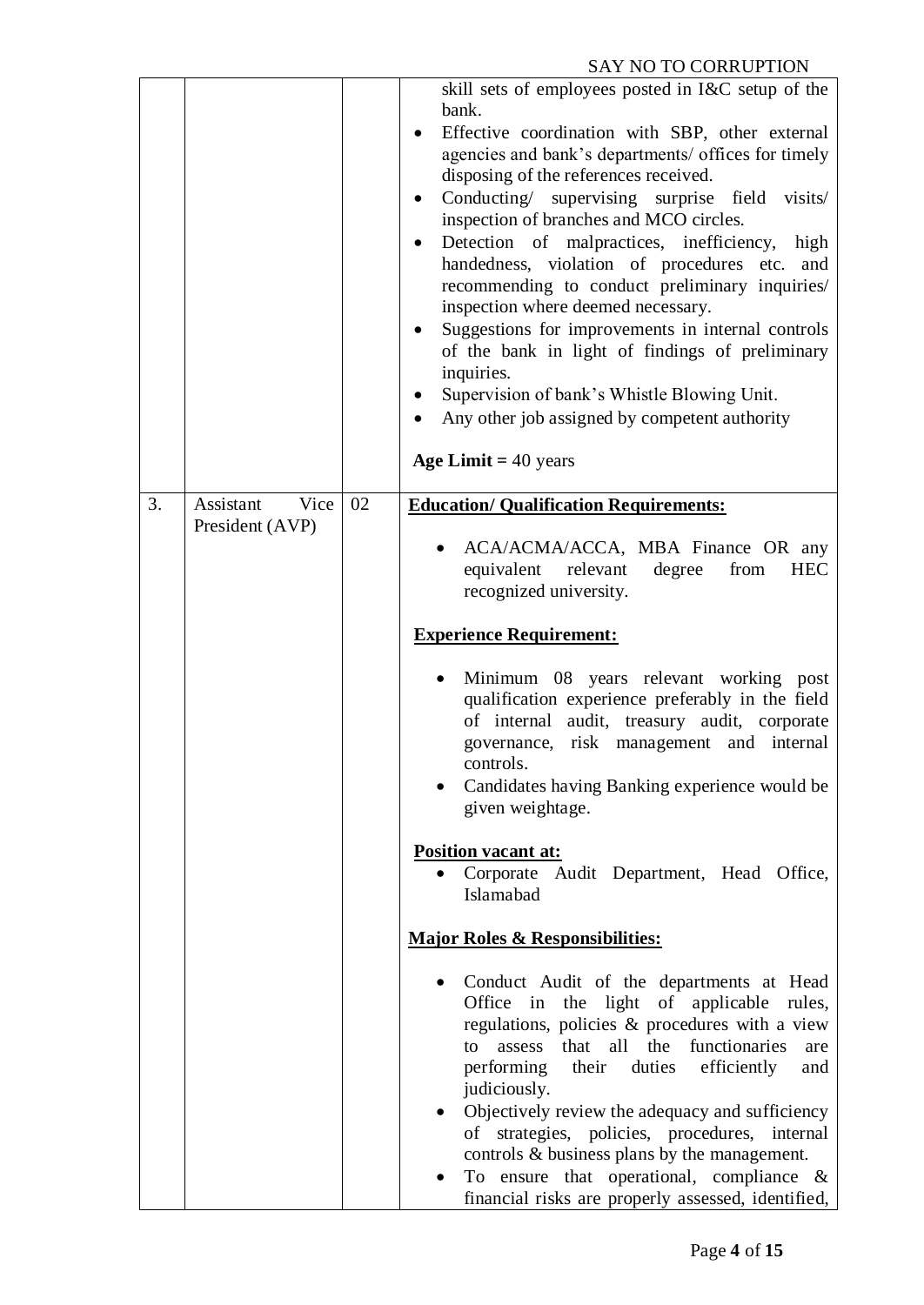|    |                                                                         | categorized, addressed and managed while<br>accomplishing objectives.<br>To ensure that risk management, governance<br>and internal controls processes are effectively<br>implemented throughout<br>the<br>bank<br>and<br>encompass all the activities and operations of<br>departments/units,<br>the<br>as<br>the<br>per<br>rules/guidelines/manuals<br>the<br>set<br>out by<br>management.<br>To ensure statutory compliance vis-à-vis all<br>applicable laws.<br>Candidates having good understanding of ERP<br>$\bullet$<br>and MS Office, Business process Review, Audit<br>development<br>planning<br>and<br>of<br>audit<br>strategies/program will be preferred.                                                                                                      |
|----|-------------------------------------------------------------------------|------------------------------------------------------------------------------------------------------------------------------------------------------------------------------------------------------------------------------------------------------------------------------------------------------------------------------------------------------------------------------------------------------------------------------------------------------------------------------------------------------------------------------------------------------------------------------------------------------------------------------------------------------------------------------------------------------------------------------------------------------------------------------|
|    |                                                                         | Age Limit: 40 years                                                                                                                                                                                                                                                                                                                                                                                                                                                                                                                                                                                                                                                                                                                                                          |
| 4. | Vice<br>Assistant<br>President<br>(Treasury<br><b>Resident Auditor)</b> | 01<br><b>Education/ Qualification Requirements:</b><br>ACA/ACMA/ACCA, MBA Finance OR any<br>relevant<br>equivalent<br>degree<br>from<br><b>HEC</b><br>recognized university.<br><b>Experience Requirement:</b><br>Minimum 08 years relevant audit/working<br>experience preferably in the field of treasury<br>(money market and equity), ICFR, risk<br>management and internal controls.<br>Candidates having Banking experience would be<br>given weightage.<br><b>Position vacant at:</b><br>Division, Karachi<br>(reportable)<br>to<br>$\bullet$                                                                                                                                                                                                                         |
|    |                                                                         | Treasury<br>Corporate Audit Department, Head Office,<br>Islamabad)<br><b>Major Roles &amp; Responsibilities:</b><br>To conduct audit of Treasury Division (Money<br>Market Department, Treasury Settlement Unit,<br>Treasury Risk & Compliance Unit, Treasury IT<br>Support Unit and Islamic Banking Treasury<br>Department), Karachi in the light of applicable<br>rules, regulations, policies & procedures with a<br>view to assess that all the functionaries are<br>performing<br>duties<br>efficiently<br>their<br>and<br>judiciously.<br>Well conversant with SBP Code of Conduct for<br>Treasuries of Banks, DFIs and PDs.<br>To perform periodic (daily, monthly, quarterly,<br>half yearly and yearly) audit activity/ procedures<br>as per defined audit program. |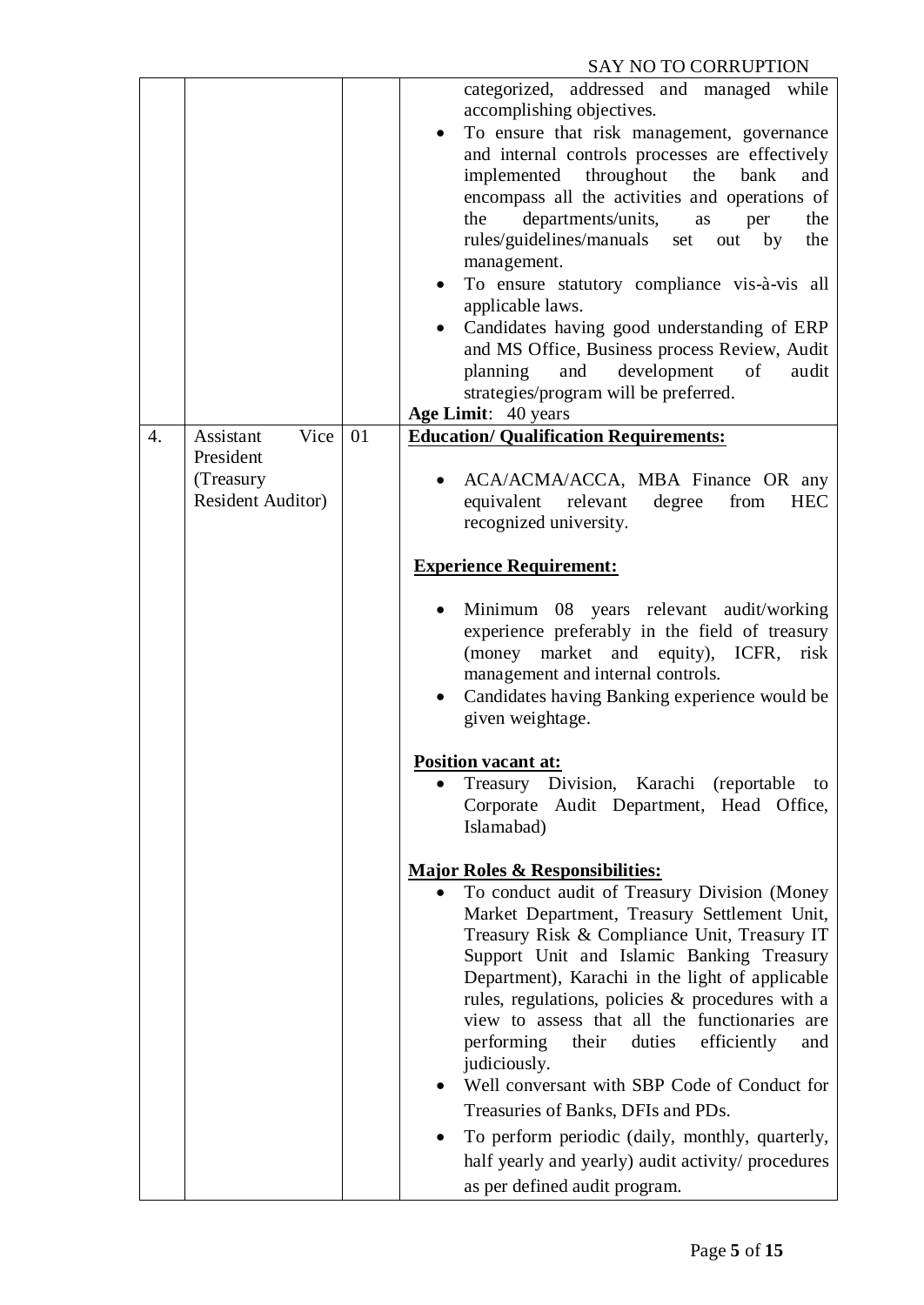|    |                                |    | To check complete audit trail of transactions                                                                  |
|----|--------------------------------|----|----------------------------------------------------------------------------------------------------------------|
|    |                                |    | including<br>deal<br>tickets,<br>broker<br>notes/                                                              |
|    |                                |    | acknowledgments/ counter-party confirmations/                                                                  |
|    |                                |    | repurchase agreements,<br>master<br>settlement                                                                 |
|    |                                |    | records, daily activity report, party limits/                                                                  |
|    |                                |    | exposures, dealer limits, investment limits,                                                                   |
|    |                                |    | booking of all transactions in respective GL                                                                   |
|    |                                |    | heads, vouchers and vouchers register etc.                                                                     |
|    |                                |    | check<br>To<br>income<br>from<br>call                                                                          |
|    |                                |    | placement/TDR/TFC/T-bills/PIBs/ call money                                                                     |
|    |                                |    | against lending etc., gain/loss on sale of T-                                                                  |
|    |                                |    | Bills/PIBs etc., brokerage concentration and                                                                   |
|    |                                |    | recalculation of brokerage commission in                                                                       |
|    |                                |    |                                                                                                                |
|    |                                |    | accordance with FMAP prescribed brokerage                                                                      |
|    |                                |    | rates, SBP SGL account/current account/                                                                        |
|    |                                |    | reconciliation of bank accounts i.e. SBP A/c and                                                               |
|    |                                |    | other banks account and mark-to-market/                                                                        |
|    |                                |    | revaluation of securities etc.                                                                                 |
|    |                                |    | Objectively review the adequacy and sufficiency                                                                |
|    |                                |    | of strategies, policies, procedures, internal<br>controls & business plans by the management.                  |
|    |                                |    | To ensure that operational, compliance $\&$                                                                    |
|    |                                |    | financial risks are properly assessed, identified,                                                             |
|    |                                |    | categorized, addressed and managed while                                                                       |
|    |                                |    | accomplishing objectives.                                                                                      |
|    |                                |    | To ensure that risk management, governance                                                                     |
|    |                                |    | and internal controls processes are effectively                                                                |
|    |                                |    | implemented and encompass all the activities                                                                   |
|    |                                |    | and operations of Treasury Division, as per the<br>rules/guidelines/manuals set out by the                     |
|    |                                |    | management.                                                                                                    |
|    |                                |    | To ensure statutory compliance vis-à-vis all                                                                   |
|    |                                |    | applicable laws.                                                                                               |
|    |                                |    | Candidates having good understanding of ERP<br>$\bullet$                                                       |
|    |                                |    | and MS Office, Business Process Review, Audit                                                                  |
|    |                                |    | development<br>planning<br>and<br>of<br>audit                                                                  |
|    |                                |    | strategies/program will be preferred.                                                                          |
|    |                                |    | Age Limit: 40 years                                                                                            |
| 5. | Vice<br>Assistant<br>President | 01 | <b>Education/ Qualification Requirements:</b>                                                                  |
|    | (Database,                     |    | Bachelor/ Master (4-years) degree in Computer<br>$\bullet$<br>Software<br>Engineering/ Information<br>Science/ |
|    | Applications<br>$\&$           |    | Technology/ Networks OR any equivalent relevant                                                                |
|    | ERP)                           |    | degree from HEC recognized university.                                                                         |
|    |                                |    | Additional qualification/ experience in Banking/<br>$\bullet$                                                  |
|    |                                |    | Management/ Finance & Certified Information                                                                    |
|    |                                |    | Systems Auditor (CISA) would be given weightage.                                                               |
|    |                                |    |                                                                                                                |
|    |                                |    | <b>Experience Requirement:</b><br>Minimum 08 years diversified working experience                              |
|    |                                |    | related to following disciplines:                                                                              |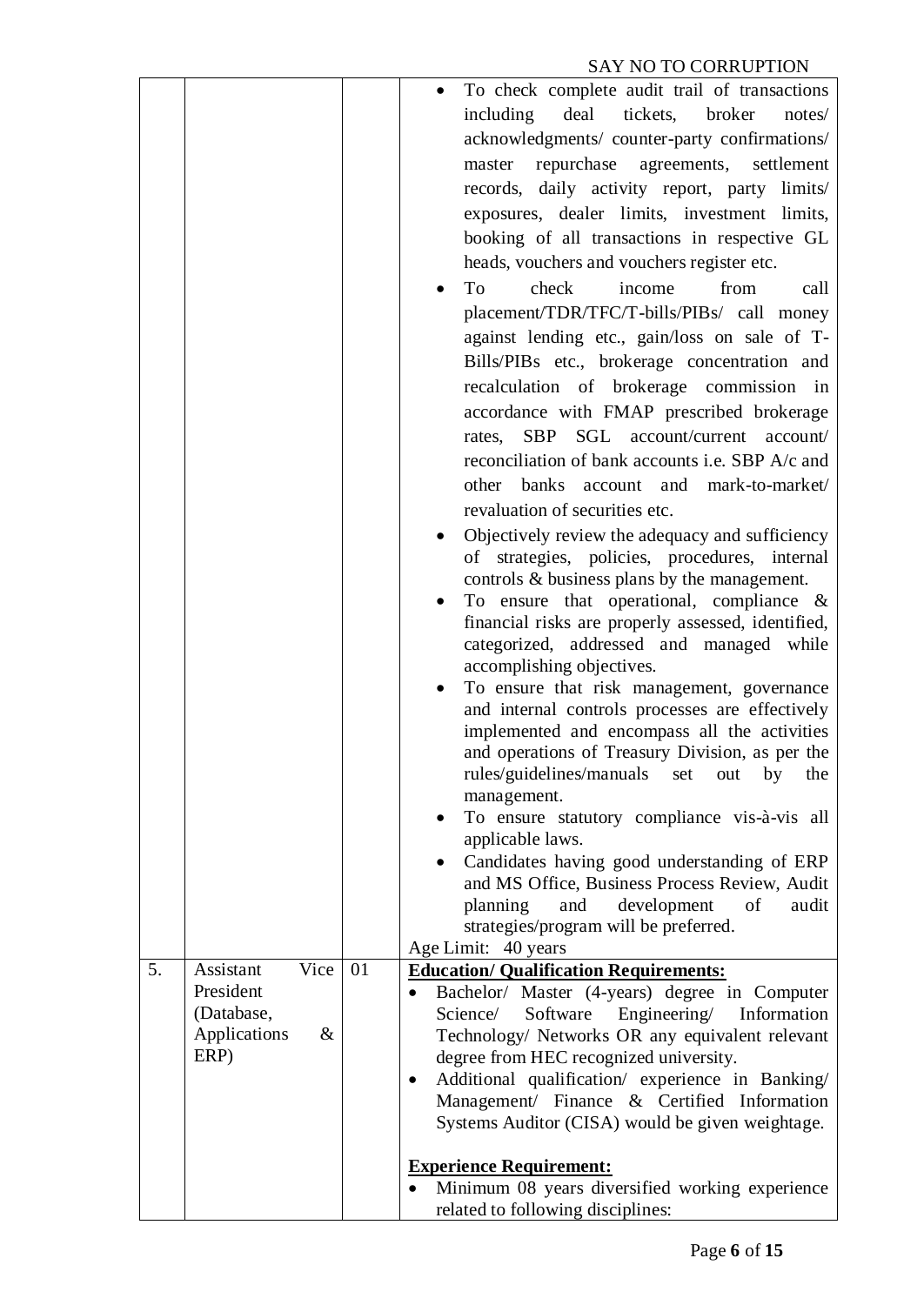|    |                    |    | SAT NU TU CURRUPTIUN                                                                              |
|----|--------------------|----|---------------------------------------------------------------------------------------------------|
|    |                    |    | Experience in application development/ database<br>i.                                             |
|    |                    |    | management environment using Oracle, dot Net,                                                     |
|    |                    |    | ERP.                                                                                              |
|    |                    |    | ii.<br>Experience in identification of gaps, preparing                                            |
|    |                    |    | detailed questionnaires and checklists in line                                                    |
|    |                    |    | with industry best practices like COBIT, ISO                                                      |
|    |                    |    | etc. to mitigate risks.                                                                           |
|    |                    |    | iii.<br>Adequate knowledge of Digital Banking                                                     |
|    |                    |    | (ATMs, Point of Sales, Internet Banking,                                                          |
|    |                    |    | Branchless Banking etc.) will be preferred.                                                       |
|    |                    |    |                                                                                                   |
|    |                    |    | <b>Position vacant at:</b>                                                                        |
|    |                    |    | Information System Audit Department, Head                                                         |
|    |                    |    | Office, Islamabad.                                                                                |
|    |                    |    |                                                                                                   |
|    |                    |    | <b>Major Roles &amp; Responsibilities;</b>                                                        |
|    |                    |    |                                                                                                   |
|    |                    |    |                                                                                                   |
|    |                    |    | Ensure proactive and collaborative approach to<br>prevent delays and bottlenecks; escalate issues |
|    |                    |    |                                                                                                   |
|    |                    |    | timely for resolution.                                                                            |
|    |                    |    | Diagnose problems/issue/risks and be able to<br>$\bullet$                                         |
|    |                    |    | communicate well with the stake holders.                                                          |
|    |                    |    | Service oriented, extremely positive attitude,<br>$\bullet$                                       |
|    |                    |    | tolerant, courteous and ability to communicate                                                    |
|    |                    |    | effectively in both oral & written form.                                                          |
|    |                    |    | Analyze data processing modules and identify areas<br>$\bullet$                                   |
|    |                    |    | of enhancements and improvements.                                                                 |
|    |                    |    | Provide procedures and reports to identify and<br>$\bullet$                                       |
|    |                    |    | resolve data integrity issues.                                                                    |
|    |                    |    | Takes on "special projects" as<br>directed<br>by<br>$\bullet$                                     |
|    |                    |    | competent authority.                                                                              |
|    |                    |    | <b>Age Limit: 40 years</b>                                                                        |
| 6. | Officer<br>Grade-I | 07 | <b>Education/ Qualification Requirements:</b>                                                     |
|    | $(OG-I)$           |    |                                                                                                   |
|    |                    |    | ACA/ACMA/ACCA, MBA Finance OR any                                                                 |
|    |                    |    | equivalent relevant<br>degree<br>from<br><b>HEC</b>                                               |
|    |                    |    | recognized university.                                                                            |
|    |                    |    | <b>Experience Requirement:</b>                                                                    |
|    |                    |    |                                                                                                   |
|    |                    |    | Minimum 05 years relevant working post                                                            |
|    |                    |    | qualification experience preferably in the field                                                  |
|    |                    |    |                                                                                                   |
|    |                    |    | of internal audit, corporate governance, risk                                                     |
|    |                    |    | management and internal controls.                                                                 |
|    |                    |    | Candidates having Banking experience would be                                                     |
|    |                    |    | given weightage.                                                                                  |
|    |                    |    |                                                                                                   |
|    |                    |    | Position vacant at:                                                                               |
|    |                    |    | Corporate Audit Department, Head Office,                                                          |
|    |                    |    | Islamabad                                                                                         |
|    |                    |    |                                                                                                   |
|    |                    |    |                                                                                                   |
|    |                    |    |                                                                                                   |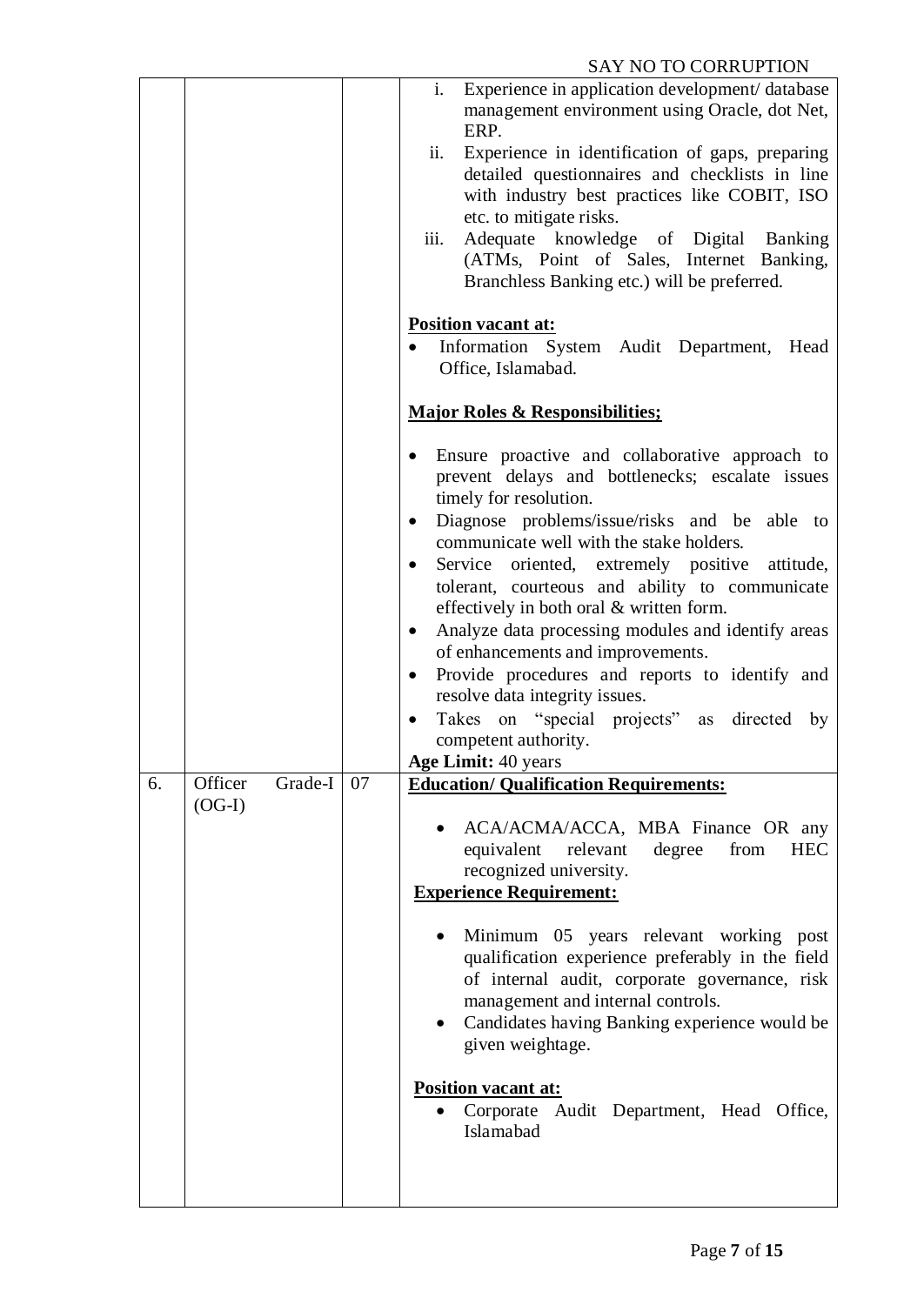|    |                 |    | <b>Major Roles &amp; Responsibilities:</b>                                                                                                                                                                                                                                                                                                                                                                                                                                                                                                                                                                                                                                                                                                                                                                                                                                                                                                                                                                                                                                                                                                                                                                                                   |
|----|-----------------|----|----------------------------------------------------------------------------------------------------------------------------------------------------------------------------------------------------------------------------------------------------------------------------------------------------------------------------------------------------------------------------------------------------------------------------------------------------------------------------------------------------------------------------------------------------------------------------------------------------------------------------------------------------------------------------------------------------------------------------------------------------------------------------------------------------------------------------------------------------------------------------------------------------------------------------------------------------------------------------------------------------------------------------------------------------------------------------------------------------------------------------------------------------------------------------------------------------------------------------------------------|
|    |                 |    | Conduct Audit of the departments at Head<br>Office in the light of applicable<br>rules,<br>regulations, policies & procedures with a view<br>all<br>functionaries<br>that<br>the<br>assess<br>to<br>are<br>performing<br>their<br>duties<br>efficiently<br>and<br>judiciously.<br>Objectively review the adequacy and sufficiency<br>of strategies, policies, procedures, internal<br>controls & business plans by the management.<br>To ensure that operational, compliance $\&$<br>$\bullet$<br>financial risks are properly assessed, identified,<br>categorized, addressed and managed<br>while<br>accomplishing objectives.<br>To ensure that risk management, governance<br>and internal controls processes are effectively<br>implemented throughout<br>the<br>bank<br>and<br>encompass all the activities and operations of<br>departments/units,<br>the<br>the<br>as<br>per<br>rules/guidelines/manuals<br>out by<br>the<br>set<br>management.<br>To ensure statutory compliance vis-à-vis all<br>applicable laws.<br>Candidates having good understanding of ERP<br>and MS Office, Business process Review, Audit<br>planning<br>and<br>development<br>of<br>audit<br>strategies/program will be preferred.<br>Age Limit: 35 years |
| 7. | Officer Grade-I | 02 | <b>Education/ Qualification Requirements:</b><br>Bachelor/<br>Master<br>degree<br>in<br><b>Business</b><br>Public<br>Administration,<br>Administration,<br>Accounting, Finance, Economics, Commerce,<br>Criminology & Law or related field duly<br>recognized by HEC OR CA/ACCA/ACMA.<br>Preference<br>will<br>be<br>given<br>professional<br>to<br>certification of Certified Fraud Examiner (CFE)<br>from Association of Certified Fraud Examiners<br>(ACFE) USA.<br><b>Experience Requirement:</b><br>At least 05 years relevant experience in comparable<br>position in terms of responsibilities in<br>any<br>government organization/ investigation or forensic<br>agency/ banks/ financial institutions/ NAB/ FIA<br>having experience of leading/ supervising /<br>conducting investigations/ inquiries of financial<br>crimes/irregularities etc.<br><b>Position vacant at:</b><br>Inspection & Complaints Department, Head                                                                                                                                                                                                                                                                                                         |
|    |                 |    | Office, Islamabad.                                                                                                                                                                                                                                                                                                                                                                                                                                                                                                                                                                                                                                                                                                                                                                                                                                                                                                                                                                                                                                                                                                                                                                                                                           |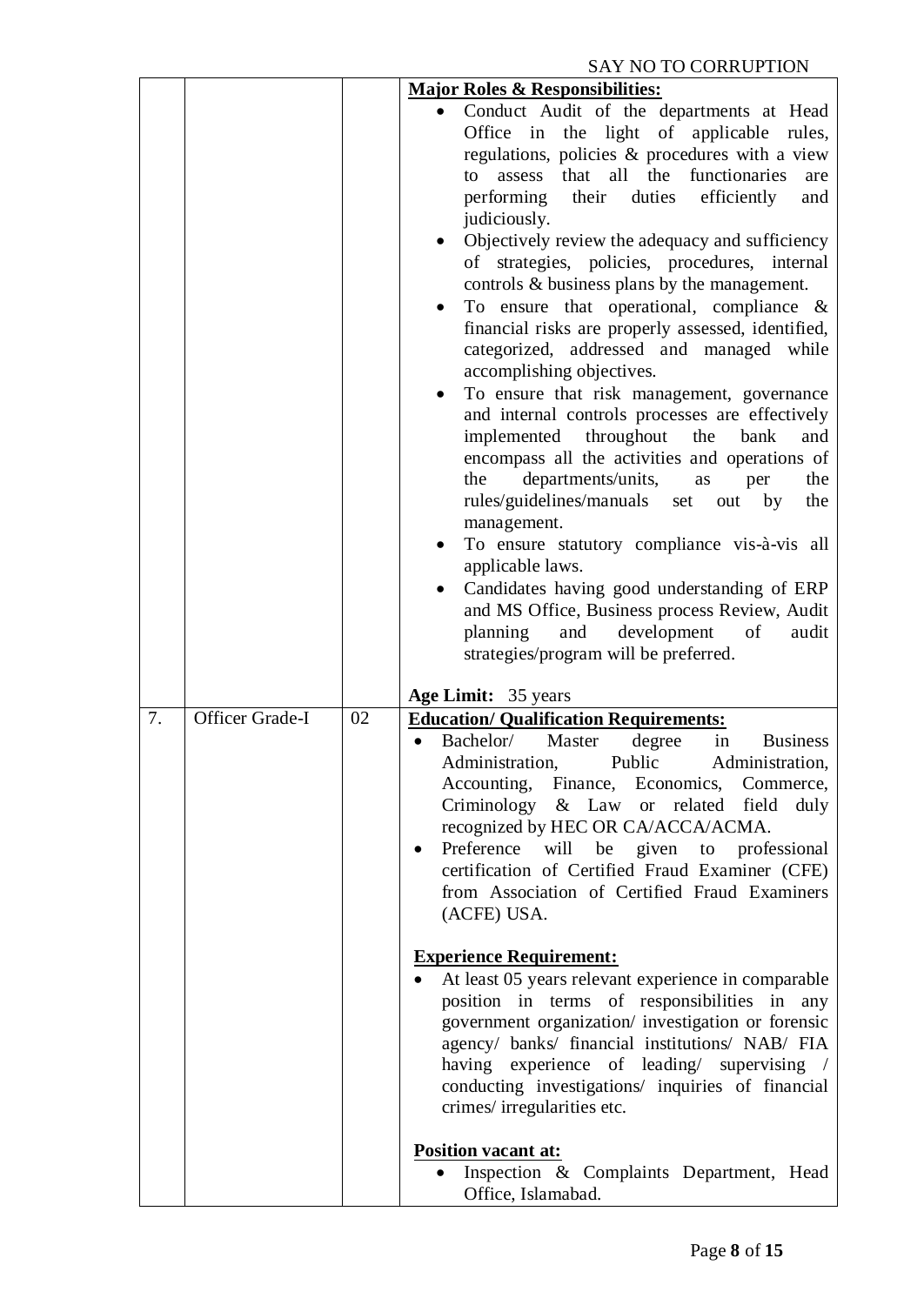| <b>Major Roles &amp; Responsibilities:</b>                                                                      |
|-----------------------------------------------------------------------------------------------------------------|
| Assisting in revamping of the existing Inspection $\&$                                                          |
| Investigations<br>setup of the<br>bank,<br>ensuring                                                             |
| compliance of all regulatory requirements and                                                                   |
| bank's policies and procedures.                                                                                 |
| Assisting in development of relevant manuals/<br>$\bullet$                                                      |
| SOPs for systematic conduct of all core functions                                                               |
| of Inspection & Investigations setup of the bank,                                                               |
| including conduct of preliminary inquiries etc.                                                                 |
| Supervision of field Inspection & Investigations<br>$\bullet$<br>Units to ensure that preliminary inquiries are |
| conducted effectively and efficiently, in compliance                                                            |
| with all relevant regulatory requirements and                                                                   |
| bank's policies and procedures, particularly                                                                    |
| guidelines on "Consumer Grievances Handling                                                                     |
| Mechanism" issued by SBP.                                                                                       |
| Conducting preliminary inquiries/ fact finding of<br>٠                                                          |
| financial or non-financial irregularities committed                                                             |
| employees<br>of the bank<br>by<br>and<br>submit                                                                 |
| recommendations for decision of competent                                                                       |
| authority.                                                                                                      |
| Critical analysis/ examination of inspection/                                                                   |
| preliminary inquiry reports received from field                                                                 |
| Inspection & Investigations Units and recommend                                                                 |
| appropriate action against delinquents in view of<br>gravity of violation of standing instructions              |
| Framing draft statement of allegations against<br>$\bullet$                                                     |
| delinquents involved in financial or non-financial                                                              |
| irregularities for the purpose of disciplinary                                                                  |
| proceedings                                                                                                     |
| Ensuring maintenance of detailed MIS of inquiries,                                                              |
| investigations and inspections.                                                                                 |
| Assisting in development of training modules for                                                                |
| uplifting the skill sets of employees posted in I&C                                                             |
| setup of the bank.                                                                                              |
| Effective coordination with SBP, other external<br>٠                                                            |
| agencies and bank's departments/ offices for timely<br>disposing of the references received.                    |
| Conducting/ supervising surprise field<br>visits/<br>٠                                                          |
| inspection of branches and MCO circles.                                                                         |
| Assisting in detection of malpractices, inefficiency,<br>٠                                                      |
| high handedness, violation of procedures etc. and                                                               |
| recommending to conduct preliminary inquiries/                                                                  |
| inspection where deemed necessary.                                                                              |
| Suggestions for improvements in internal controls                                                               |
| of the bank in light of findings of preliminary                                                                 |
| inquiries.                                                                                                      |
| Assisting in supervision of bank's Whistle Blowing                                                              |
| Unit.                                                                                                           |
| Any other job assigned by competent authority                                                                   |
| Age Limit: 35 years                                                                                             |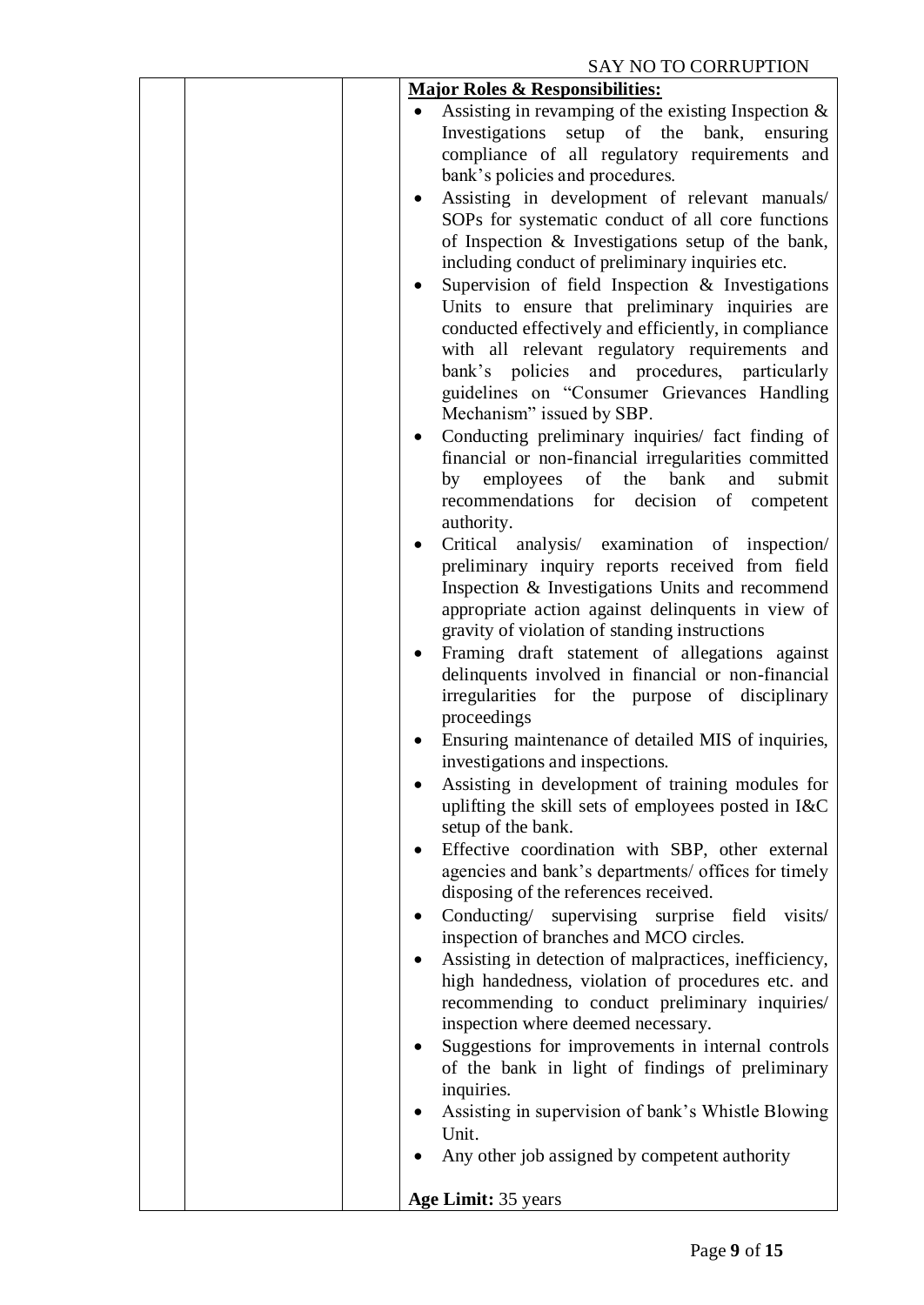| 8. | Officer Grade-I                            | 02 | <b>DAT TO TO COMACT TION</b><br><b>Education/ Qualification Requirements:</b>                                                                                                                                                                                                                                                                                                                                                                                                                                                          |
|----|--------------------------------------------|----|----------------------------------------------------------------------------------------------------------------------------------------------------------------------------------------------------------------------------------------------------------------------------------------------------------------------------------------------------------------------------------------------------------------------------------------------------------------------------------------------------------------------------------------|
|    | (Database,                                 |    |                                                                                                                                                                                                                                                                                                                                                                                                                                                                                                                                        |
|    | Applications<br>$\&$<br>ERP)               |    | Bachelor/ Master (4-years) degree in Computer<br>Science/ Software Engineering/ Information<br>Technology/ Networks OR any equivalent<br>degree from HEC recognized<br>relevant<br>university.                                                                                                                                                                                                                                                                                                                                         |
|    |                                            |    | Additional qualification/experience in Banking/<br>Management/ Finance & Certified Information<br>Systems Auditor (CISA) would be given<br>weightage.                                                                                                                                                                                                                                                                                                                                                                                  |
|    |                                            |    | <b>Experience Requirement:</b>                                                                                                                                                                                                                                                                                                                                                                                                                                                                                                         |
|    |                                            |    | Minimum 05 years diversified working<br>experience related to following disciplines:<br>i. Experience in application development/<br>database management environment using<br>Oracle, Dot Net, ERP.<br>ii. Experience in identification of<br>gaps,<br>preparing detailed questionnaires<br>and<br>checklists in line with industry best practices<br>like COBIT, ISO etc. to mitigate risks.<br>iii. Adequate knowledge of Digital Banking<br>(ATMs, Point of Sales, Internet Banking,<br>Branchless Banking etc.) will be preferred. |
|    |                                            |    |                                                                                                                                                                                                                                                                                                                                                                                                                                                                                                                                        |
|    |                                            |    | Position vacant at:<br>Information System Audit Department, Head<br>Office, Islamabad.                                                                                                                                                                                                                                                                                                                                                                                                                                                 |
|    |                                            |    | <b>Major Roles &amp; Responsibilities;</b><br>Ensure proactive and collaborative approach to<br>$\bullet$<br>prevent delays and bottlenecks; escalate issues<br>timely for resolution.<br>Diagnose problems/issue/risks and be able to<br>$\bullet$<br>communicate well with the stake holders.<br>Takes on "special projects" as directed by<br>competent authority.                                                                                                                                                                  |
|    |                                            |    | Age Limit: 35 years                                                                                                                                                                                                                                                                                                                                                                                                                                                                                                                    |
| 9. | Officer Grade-I                            | 02 | <b>Education/ Qualification Requirements:</b>                                                                                                                                                                                                                                                                                                                                                                                                                                                                                          |
|    | (System,<br>Operations<br>and<br>Networks) |    | Bachelor/ Master (4-years) degree in Computer<br>Science/ Software Engineering/ Information<br>Technology/ Networks OR any equivalent<br>from<br>HEC<br>relevant<br>degree<br>recognized<br>university.<br>Additional qualification/experience in Banking/<br>Management/ Finance & Certified Information<br>Systems Auditor (CISA) would be given<br>weightage.                                                                                                                                                                       |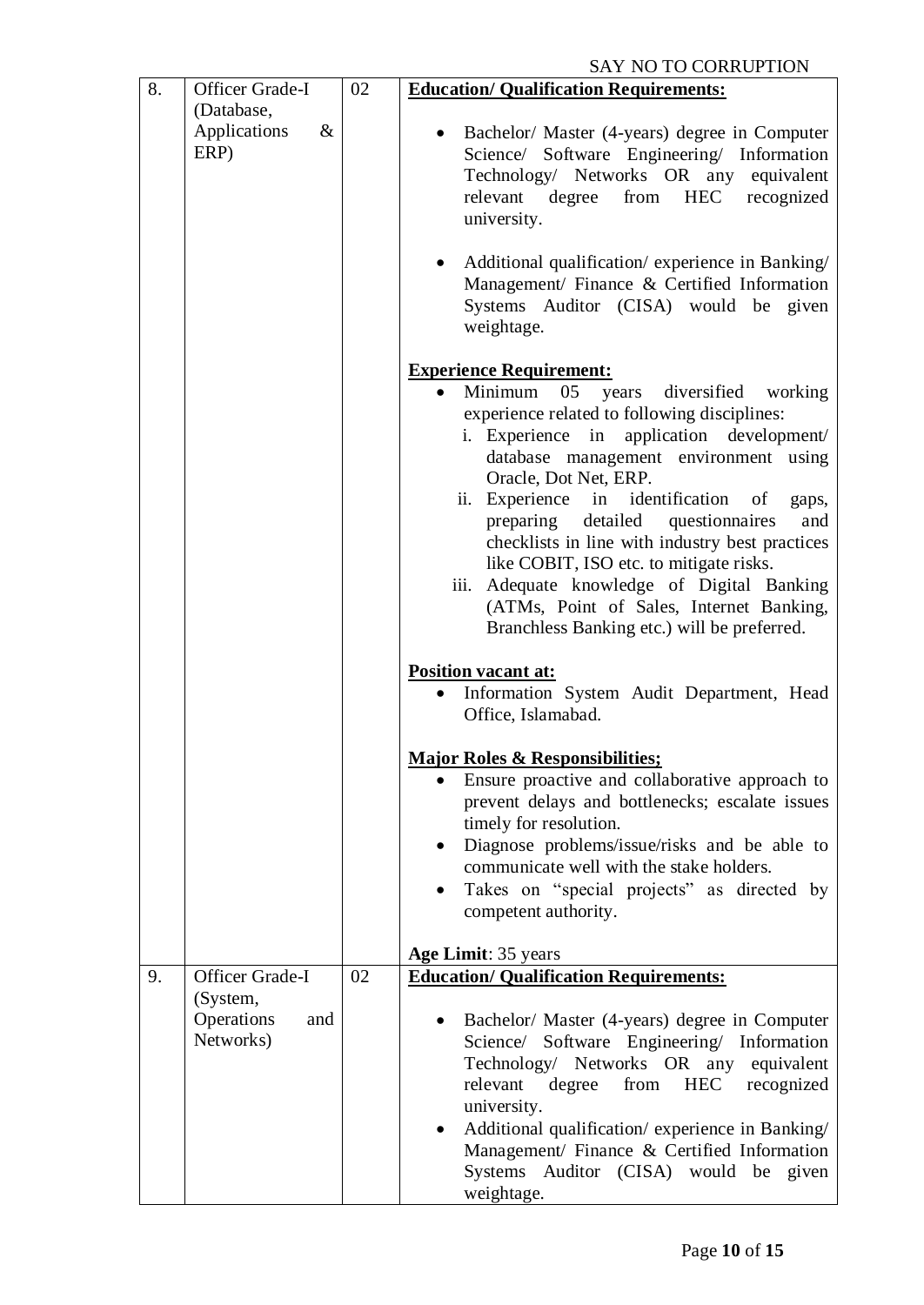| 10. | Office<br>Grade-II<br>$(OG-II)$ | 02 | <b>Experience Requirement:</b><br>Minimum<br>05<br>years diversified working<br>experience related to following disciplines:<br>i. IT experience in configuration<br>$\&$<br>administration of LINUX & Windows<br>Servers/Active<br>Directory/Domain<br>Controller, email servers, Firewall, Internet<br>Security & Acceleration Server (ISA).<br>LAN/WAN setup, configuration<br>and<br>management.<br>Experienced in identification of<br>ii.<br>gaps,<br>preparing detailed questionnaires<br>and<br>checklists in line with industry best practices<br>like COBIT, ISO etc. to mitigate risks.<br>Adequate knowledge of Digital Banking<br>iii.<br>(ATMs, Point of Sales, Internet Banking,<br>Branchless Banking etc.) will be preferred.<br><b>Position vacant at:</b><br>Information System Audit Department, Head<br>Office, Islamabad.<br><b>Major Roles &amp; Responsibilities;</b><br>Ensure proactive and collaborative approach to<br>prevent delays and bottlenecks; escalate issues<br>timely for resolution.<br>Diagnose problems/issue/risks and be able to<br>$\bullet$<br>communicate well with the stake holders.<br>Takes on "special projects" as directed by<br>competent authority.<br>Age Limit: 35 years<br><b>Education/ Qualification Requirements:</b><br>ACA/ACMA/ACCA, MBA Finance OR any<br>equivalent<br>relevant<br>degree<br>from<br><b>HEC</b><br>recognized university.<br><b>Experience Requirement:</b><br>Minimum 03 years relevant working<br>post<br>qualification experience preferably in the field<br>of internal audit, corporate governance, risk<br>management and internal controls.<br>Candidates having Banking experience would be<br>$\bullet$<br>given weightage.<br><b>Position vacant at:</b><br>Corporate Audit Department, Head Office,<br>Islamabad<br>Field Audit<br>Department,<br>Head<br>Office,<br>Islamabad. |
|-----|---------------------------------|----|-------------------------------------------------------------------------------------------------------------------------------------------------------------------------------------------------------------------------------------------------------------------------------------------------------------------------------------------------------------------------------------------------------------------------------------------------------------------------------------------------------------------------------------------------------------------------------------------------------------------------------------------------------------------------------------------------------------------------------------------------------------------------------------------------------------------------------------------------------------------------------------------------------------------------------------------------------------------------------------------------------------------------------------------------------------------------------------------------------------------------------------------------------------------------------------------------------------------------------------------------------------------------------------------------------------------------------------------------------------------------------------------------------------------------------------------------------------------------------------------------------------------------------------------------------------------------------------------------------------------------------------------------------------------------------------------------------------------------------------------------------------------------------------------------------------------------------------------------------------------------------|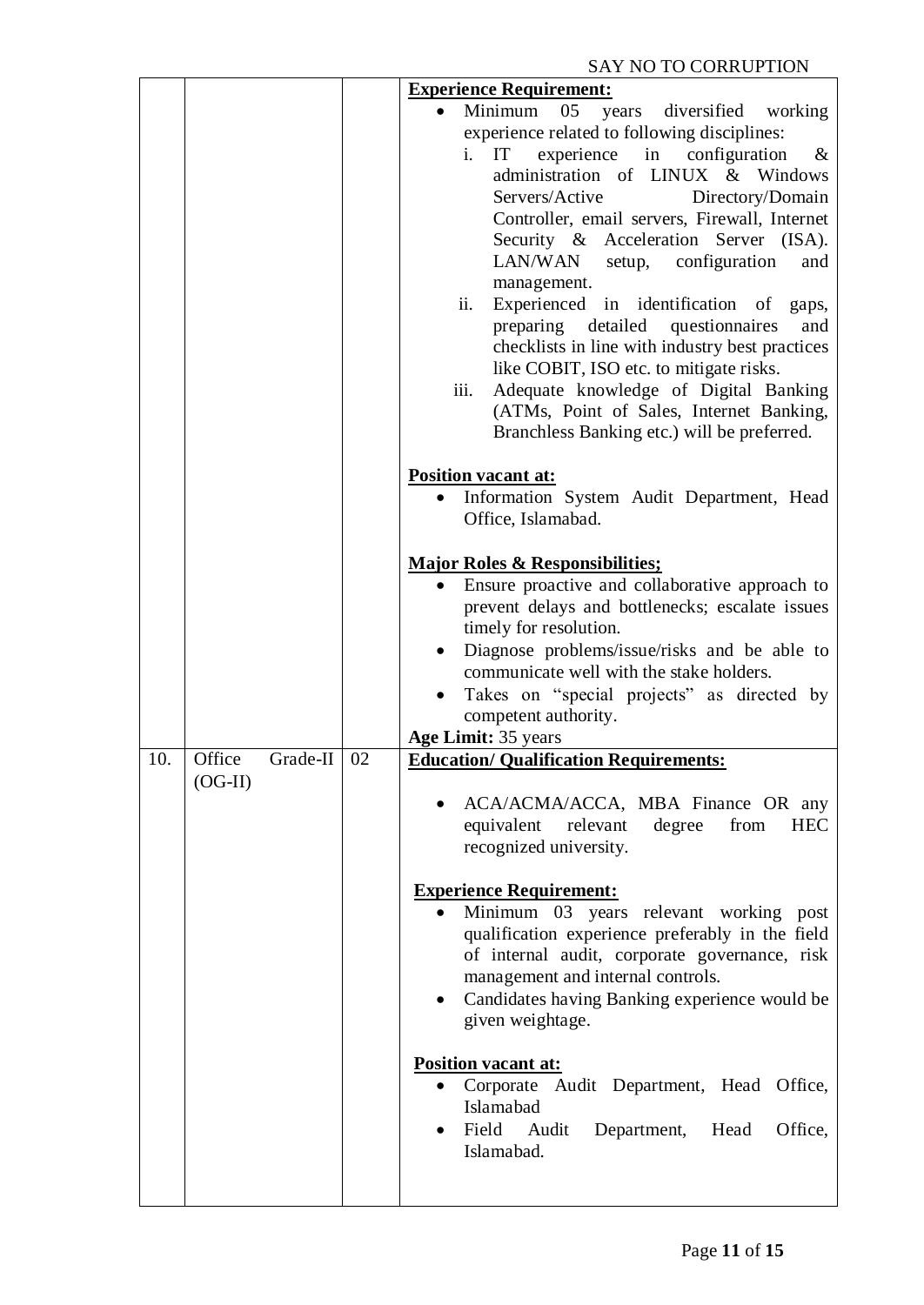| <b>Major Roles &amp; Responsibilities:</b><br>Conduct Audit of the departments at Head<br>Office/ branches in the light of applicable rules,<br>regulations, policies & procedures with a view<br>that all<br>the<br>functionaries<br>to                                                                                                                                                                                                                                                                                                                                                                                                                                                                                                                                                                                                                                                                                                                                                                                           |
|------------------------------------------------------------------------------------------------------------------------------------------------------------------------------------------------------------------------------------------------------------------------------------------------------------------------------------------------------------------------------------------------------------------------------------------------------------------------------------------------------------------------------------------------------------------------------------------------------------------------------------------------------------------------------------------------------------------------------------------------------------------------------------------------------------------------------------------------------------------------------------------------------------------------------------------------------------------------------------------------------------------------------------|
| assess<br>are<br>their<br>performing<br>duties<br>efficiently<br>and<br>judiciously.<br>Objectively review the adequacy and sufficiency<br>of strategies, policies, procedures, internal<br>controls & business plans by the management.<br>To ensure that operational, compliance $\&$<br>financial risks are properly assessed, identified,<br>categorized, addressed and managed while<br>accomplishing objectives.<br>To ensure that risk management, governance<br>and internal controls processes are effectively<br>implemented<br>throughout<br>bank<br>the<br>and<br>encompass all the activities and operations of<br>departments/units,<br>the<br>the<br>as<br>per<br>rules/guidelines/manuals set<br>out by<br>the<br>management.<br>To ensure statutory compliance vis-à-vis all<br>applicable laws.<br>Candidates having good understanding of ERP<br>and MS Office, Business process Review, Audit<br>and<br>development<br>planning<br>of<br>audit<br>strategies/program will be preferred.<br>Age Limit: 32 years |
| <b>Education/ Qualification Requirements:</b>                                                                                                                                                                                                                                                                                                                                                                                                                                                                                                                                                                                                                                                                                                                                                                                                                                                                                                                                                                                      |
| Bachelor/ Master (4-years) degree in Computer<br>Science/ Software Engineering/ Information<br>Technology/ Networks OR any equivalent<br><b>HEC</b><br>relevant<br>degree<br>from<br>recognized<br>university.<br>Additional qualification/experience in IS Audit/<br>Banking/ Management/ Finance & Certified<br>Information Systems Auditor (CISA) would be<br>given weightage.<br><b>Experience Requirement:</b><br>Minimum<br>03<br>diversified<br>working<br>years<br>experience related to following disciplines:<br>i. Extensive experience in configuration &<br>administration<br>of LINUX<br>$\&$<br>Windows<br>servers/Active Directory/Domain Controller,<br>Email servers, Firewall, Internet Security &<br>Acceleration Server (ISA). Some IS Audit<br>experience will be a plus.<br>Adequate knowledge of Digital Banking<br>ii.<br>(ATMs, Point of Sales, Internet Banking, and                                                                                                                                    |
| 01                                                                                                                                                                                                                                                                                                                                                                                                                                                                                                                                                                                                                                                                                                                                                                                                                                                                                                                                                                                                                                 |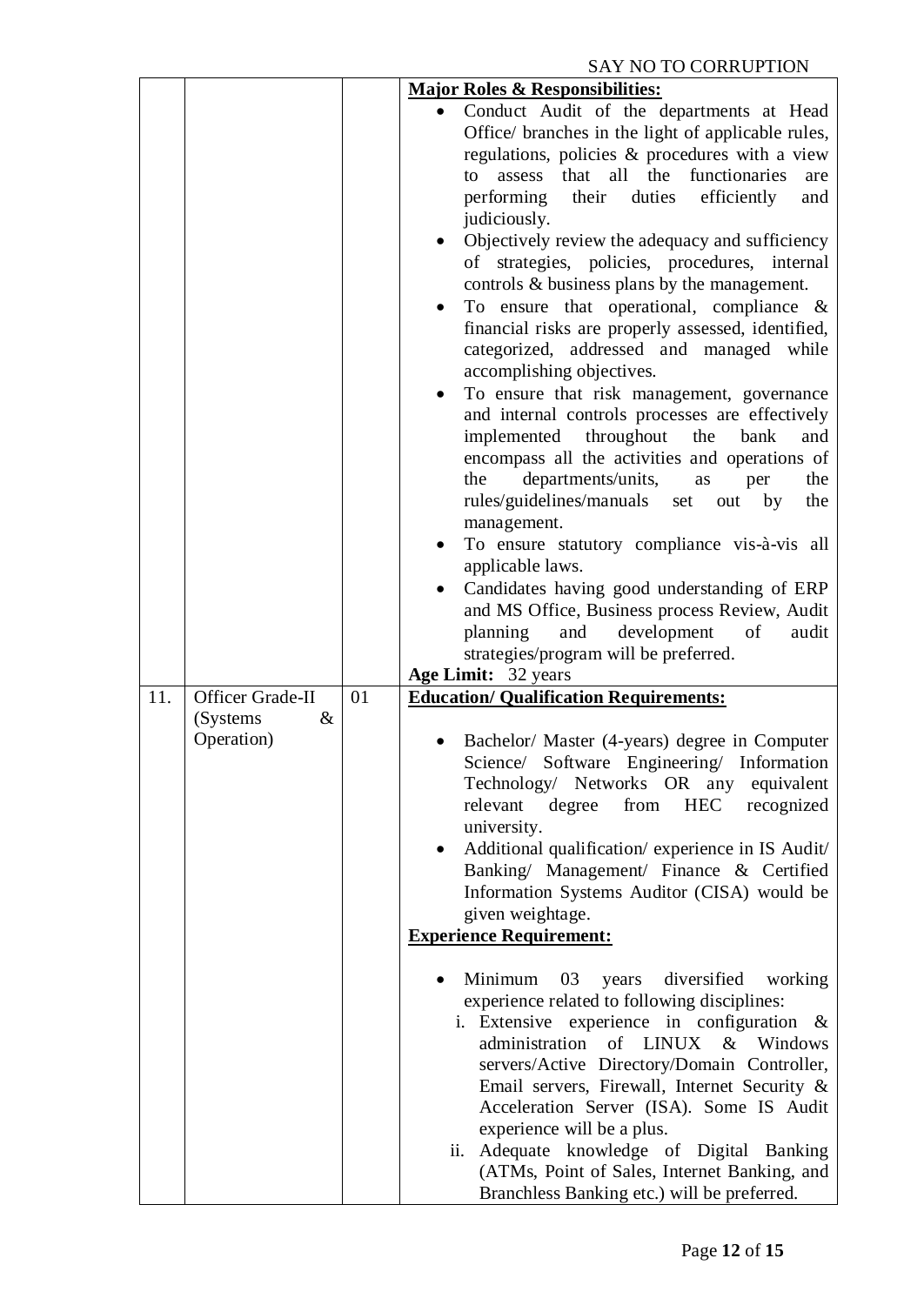|     |                                                       |    | <b>Position vacant at:</b>                                                                                                                                                                                                                                                                                                                                                                                                          |
|-----|-------------------------------------------------------|----|-------------------------------------------------------------------------------------------------------------------------------------------------------------------------------------------------------------------------------------------------------------------------------------------------------------------------------------------------------------------------------------------------------------------------------------|
|     |                                                       |    | Information System Audit Department, Head<br>Office, Islamabad.                                                                                                                                                                                                                                                                                                                                                                     |
|     |                                                       |    | <b>Major Roles &amp; Responsibilities;</b><br>Ensure proactive and collaborative approach to<br>$\bullet$<br>prevent delays and bottlenecks; escalate issues<br>timely for resolution.<br>Diagnose problems/issue/risks and be able to<br>$\bullet$<br>communicate well with the stake holders.<br>Takes on "special projects" as directed by<br>competent authority.                                                               |
|     |                                                       |    | Age Limit: 32 years                                                                                                                                                                                                                                                                                                                                                                                                                 |
| 12. | Officer Grade-II<br>(Database<br>$\&$<br>Application) | 01 | <b>Education/ Qualification Requirements:</b><br>Bachelor/ Master (4-years) degree in Computer<br>Science/ Software Engineering/ Information<br>Technology/ Networks OR any equivalent<br>from<br><b>HEC</b><br>relevant<br>degree<br>recognized<br>university.<br>Additional qualification/ experience in IS Audit/<br>Banking/ Management/ Finance & Certified<br>Information Systems Auditor (CISA) would be<br>given weightage. |
|     |                                                       |    | <b>Experience Requirement:</b><br>Minimum<br>03<br>years<br>diversified<br>working<br>experience related to following disciplines:<br>Extensive<br>experience<br>in<br>application<br>i.<br>development on platforms like Oracle, ERP,<br>dot-NET, and Oracle database administration.<br>Some IS Audit experience will be a plus.<br>Adequate knowledge of Digital Banking<br>ii.                                                  |
|     |                                                       |    | (ATMs, Point of Sales, Internet Banking, and<br>Branchless Banking etc.) will be preferred.                                                                                                                                                                                                                                                                                                                                         |
|     |                                                       |    | <b>Position vacant at:</b><br>Information System Audit Department, Head<br>Office, Islamabad.                                                                                                                                                                                                                                                                                                                                       |
|     |                                                       |    | <b>Major Roles &amp; Responsibilities;</b>                                                                                                                                                                                                                                                                                                                                                                                          |
|     |                                                       |    | Identify any issues related to database/software<br>$\bullet$<br>performance and provide corrective measures.                                                                                                                                                                                                                                                                                                                       |
|     |                                                       |    | Takes on "special projects" as directed by<br>competent authority.                                                                                                                                                                                                                                                                                                                                                                  |
|     |                                                       |    | Age limit: 32 years                                                                                                                                                                                                                                                                                                                                                                                                                 |
| 13. | Officer Grade-II<br>(Networks)<br>&Communication)     | 01 | <b>Education/ Qualification Requirements:</b><br>Bachelor/ Master (4-years) degree in Computer<br>Science/ Software Engineering/ Information<br>Technology/ Networks OR any equivalent                                                                                                                                                                                                                                              |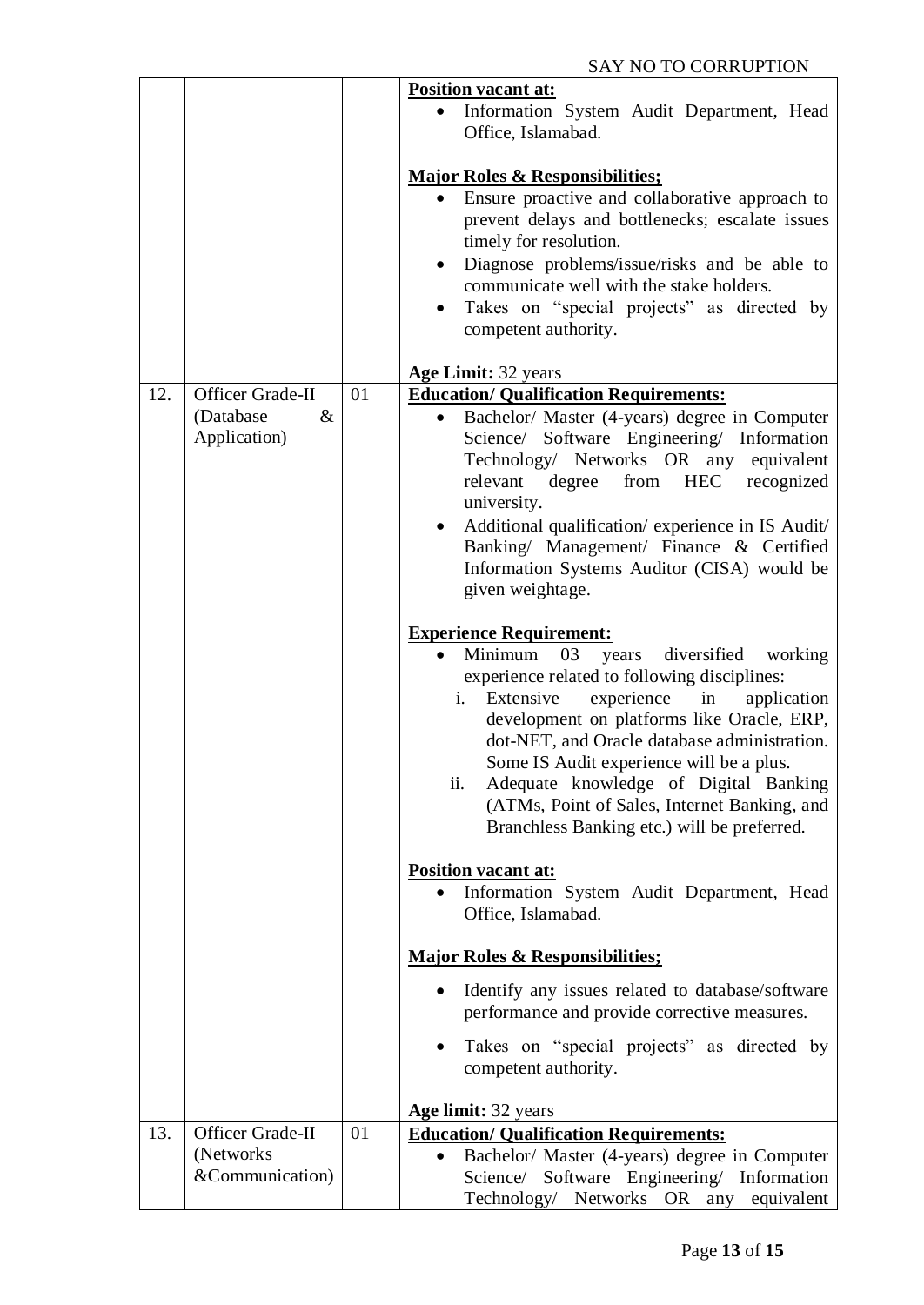|     |                                         |    | from HEC recognized<br>relevant<br>degree                                          |
|-----|-----------------------------------------|----|------------------------------------------------------------------------------------|
|     |                                         |    | university.                                                                        |
|     |                                         |    | Additional qualification/experience in IS Audit/                                   |
|     |                                         |    |                                                                                    |
|     |                                         |    | Banking/ Management/ Finance & Certified                                           |
|     |                                         |    | Information Systems Auditor (CISA) would be                                        |
|     |                                         |    | given weightage.                                                                   |
|     |                                         |    | <b>Experience Requirement:</b>                                                     |
|     |                                         |    | Minimum<br>03<br>diversified<br>working<br>years                                   |
|     |                                         |    | experience related to following disciplines:                                       |
|     |                                         |    | i. Extensive<br>experience<br>with                                                 |
|     |                                         |    | LAN/WAN/Internet/Intranet<br>design,                                               |
|     |                                         |    | and management<br>configuration<br>using                                           |
|     |                                         |    | equipment like core routers, core switches,                                        |
|     |                                         |    | encryptions, firewalls, IDS, NMS, AAA                                              |
|     |                                         |    | servers etc. in an environment connecting                                          |
|     |                                         |    | dispersed office locations. Some IS Audit                                          |
|     |                                         |    | experience will be a plus.                                                         |
|     |                                         |    | ii. Adequate knowledge of Digital Banking                                          |
|     |                                         |    | (ATMs, Point of Sales, Internet Banking,                                           |
|     |                                         |    | Branchless Banking etc.) will be preferred.                                        |
|     |                                         |    | Position vacant at:                                                                |
|     |                                         |    | Information System Audit Department, Head                                          |
|     |                                         |    | Office, Islamabad.                                                                 |
|     |                                         |    |                                                                                    |
|     |                                         |    | <b>Major Roles &amp; Responsibilities;</b>                                         |
|     |                                         |    | Examine IT controls, evaluate the design and                                       |
|     |                                         |    | operational effectiveness, determine exposure to                                   |
|     |                                         |    | develop recommend remediation<br>risk<br>and                                       |
|     |                                         |    | strategies.                                                                        |
|     |                                         |    | Takes on "special projects" as directed by                                         |
|     |                                         |    | competent authority.                                                               |
|     |                                         |    | Age Limit: 32 years                                                                |
| 14. | Officer Grade-II<br>(Co-ordination $\&$ | 02 | <b>Education/ Qualification Requirements:</b>                                      |
|     | Implementation)                         |    | Bachelor/ Master (4-years) degree in Computer                                      |
|     |                                         |    | Science/ Software Engineering/ Information                                         |
|     |                                         |    | Technology/ Networks OR any equivalent                                             |
|     |                                         |    | relevant<br>degree from HEC recognized                                             |
|     |                                         |    | university.                                                                        |
|     |                                         |    | Additional qualification/ experience in IS Audit/                                  |
|     |                                         |    | Banking/ Management/ Finance & Certified                                           |
|     |                                         |    | Information Systems Auditor (CISA) would be                                        |
|     |                                         |    | given weightage.                                                                   |
|     |                                         |    |                                                                                    |
|     |                                         |    | <b>Experience Requirement:</b><br>Minimum<br>03<br>diversified<br>years<br>working |
|     |                                         |    | experience related to following disciplines:                                       |
|     |                                         |    | i. Experience in evaluation and processing of                                      |
|     |                                         |    | compliance submitted in response to audit                                          |
|     |                                         |    | reports.                                                                           |